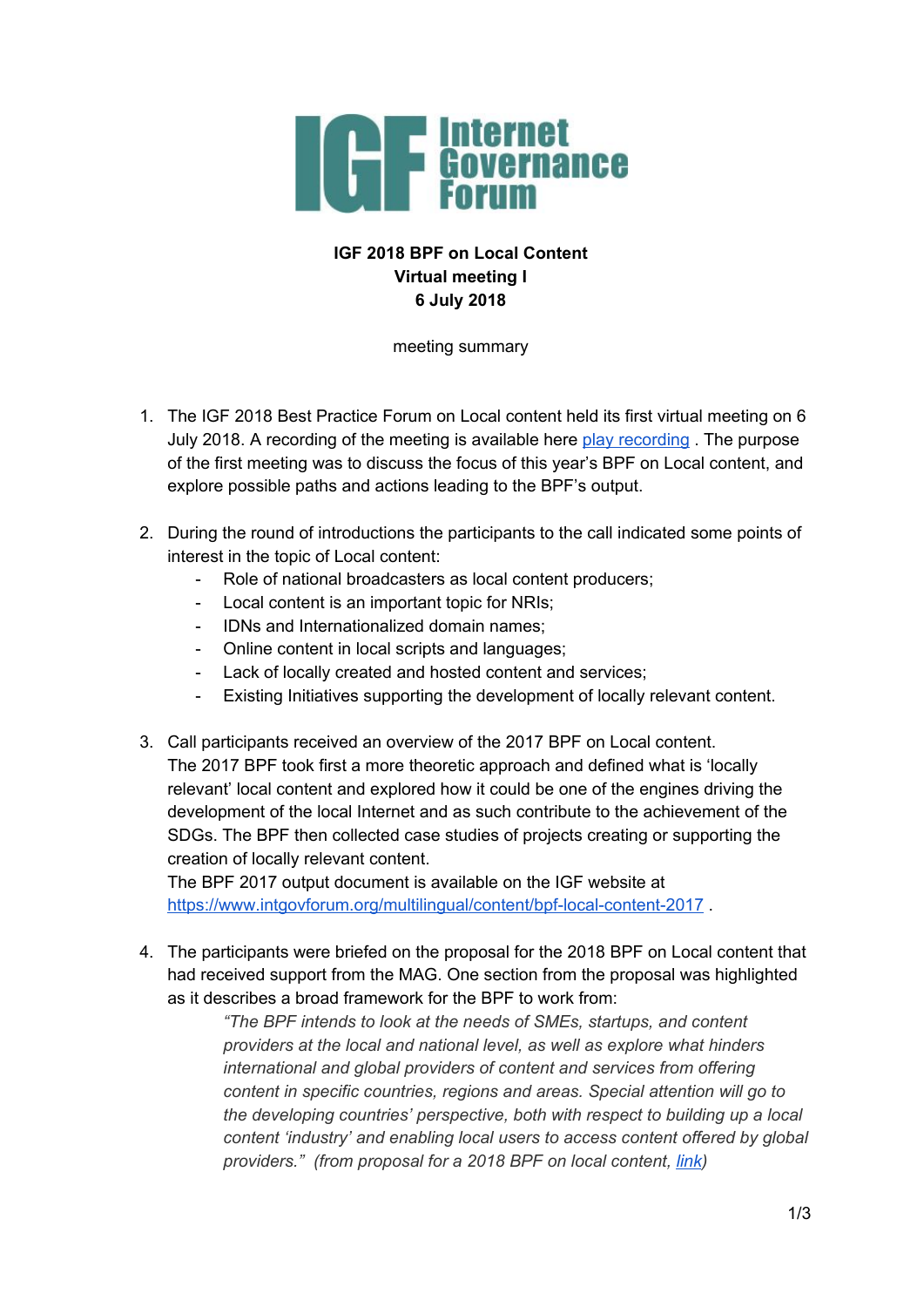- 5. With regard to local content creation and the development of a local content value chain, participants at the call pointed at three realities:
	- New local businesses, entrepreneurs, SMEs, developing their own models to commercialise content and be self-sustaining.
	- Policy, projects and initiatives creating an enabling environment for the development of a local content industry, including schemes and programmes providing support to start-ups, SMEs etc. to help them to become self-sustainable.
	- Existing models (in legislation, regulation, incentives or international and national policies) to promote, support and subsidize the creation of local online content of a cultural and educational nature or the transfer from traditional media to digital platforms.
- 6. For the BPF it may be interesting to look for examples of the three models, and to take into account two perspectives:
	- Completely new models and approaches, typically developed for online platforms and applications that didn't exist before;
	- Measures to incentive the transition from traditional models to the new online reality.

It was pointed out that the traditional media sector, and in particular the national broadcasters, are historically important producers of local content and content in the local language. These creators and providers of large amounts of local content are now facing a transition to become (also) relevant online players. Their experiences and examples may be useful lessons on 'how to how to combine the best of the old world with the best of the new world'.

- 7. The participants shared some initial ideas on next steps. It was felt that organisations with a lot of experience, such as UNESCO, WIPO, etc. could deliver valuable contributions to the work of the BPF, and should be approached. The BPF briefly discussed if a survey (similar to the BPF2017) would be useful to collect input for the BPF. There was some support for a survey, however it was felt that this needs further discussion on its use and feasibility within the limited timeframe of the BPF.
- 8. It was suggested to hold future meetings at the same time, 2pm UTC, a convenient time for most participants.
- 9. Participants were reminded to subscribe to the BPF mailing list; and reach out within their networks to get more people involved. Sign-up at [https://intgovforum.org/mailman/listinfo/bpf-localcontent\\_intgovforum.org](https://intgovforum.org/mailman/listinfo/bpf-localcontent_intgovforum.org)

## Meeting recording

[https://intgovforum.webex.com/intgovforum/ldr.php?RCID=367b5d28feaa98f9f6b39f7e351ac](https://intgovforum.webex.com/intgovforum/ldr.php?RCID=367b5d28feaa98f9f6b39f7e351acfe6) [fe6](https://intgovforum.webex.com/intgovforum/ldr.php?RCID=367b5d28feaa98f9f6b39f7e351acfe6)